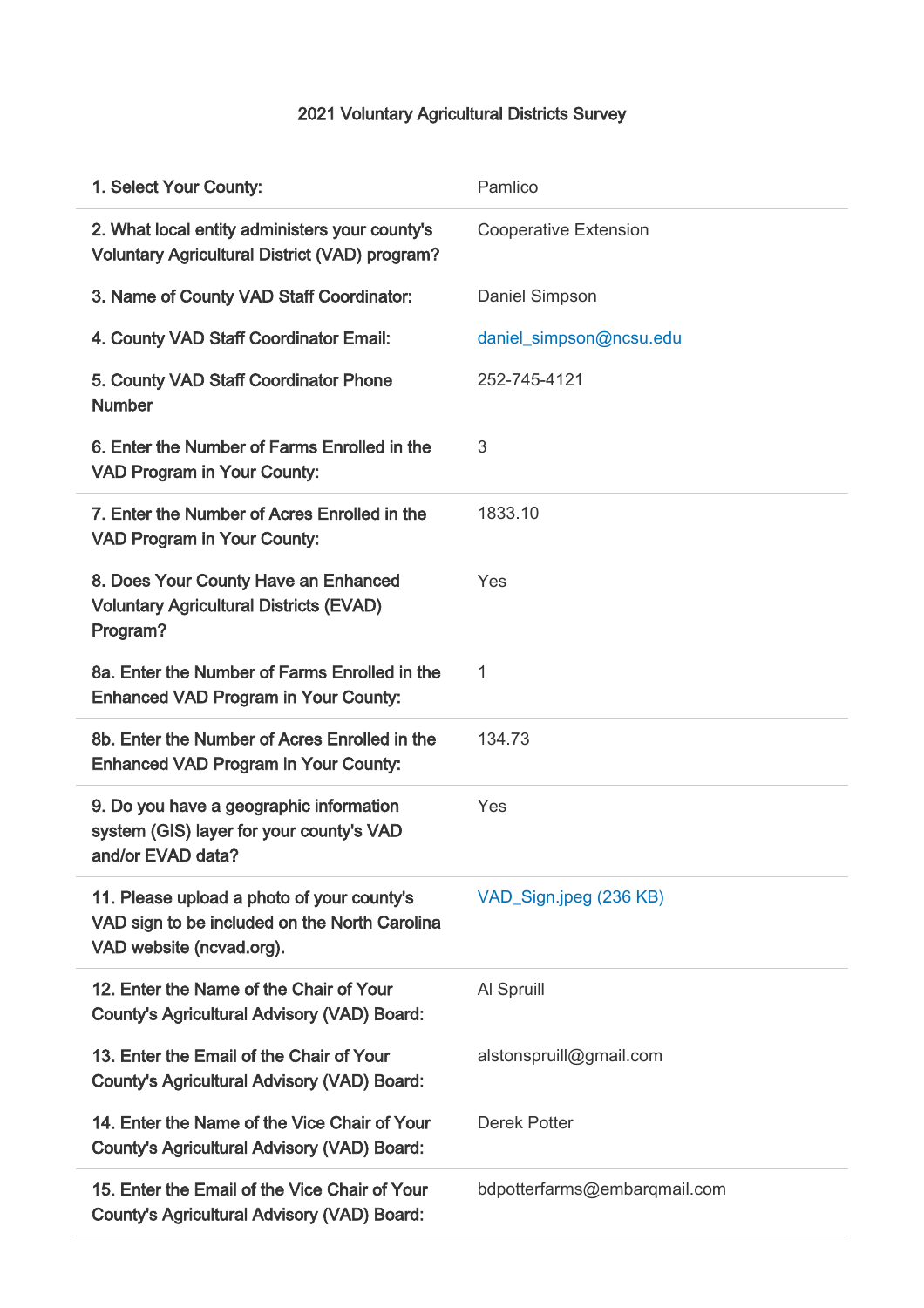| 16. Does your County's Agricultural Advisory<br>(VAD) Board meet on a set schedule<br>(quarterly, semi-annually, etc.)?                                  | Yes                                        |
|----------------------------------------------------------------------------------------------------------------------------------------------------------|--------------------------------------------|
| 16a. How often does your County's<br><b>Agricultural Advisory (VAD) Board meet</b><br>(quarterly, semi-annually, etc.)?                                  | annually                                   |
| 17. Select the Date of the Last Agricultural<br>Advisory (VAD) Board meeting in Your<br>County:                                                          | 07-10-2020                                 |
| 18. Do you communicate general updates to<br>all of your VAD members?                                                                                    | Yes                                        |
| 18a. How do you contact VAD members?<br>Check all that apply.                                                                                            | • Email<br>• Phone                         |
| 18b. How often do you communicate general<br>updates to members?                                                                                         | Whenever there is something to communicate |
| 19. Do you provide individual updates to VAD<br>members on their enrollment status?                                                                      | Yes                                        |
| 20. Are you running into any issues with your<br>county's VAD (signs, membership,<br>engagement, Ag Board members, etc)? If so,<br>please explain below: | <b>No</b>                                  |
| Would you like us to follow up to discuss any<br>of the issues you're encountering?                                                                      | No                                         |
| 21. Has your county implemented the 2021<br>changes to VAD ordinances?                                                                                   | <b>No</b>                                  |
| 23. Has the VAD Ordinance in Your County<br>Been Amended or Changed Since it was<br><b>Originally Adopted?</b>                                           | Yes                                        |
|                                                                                                                                                          |                                            |